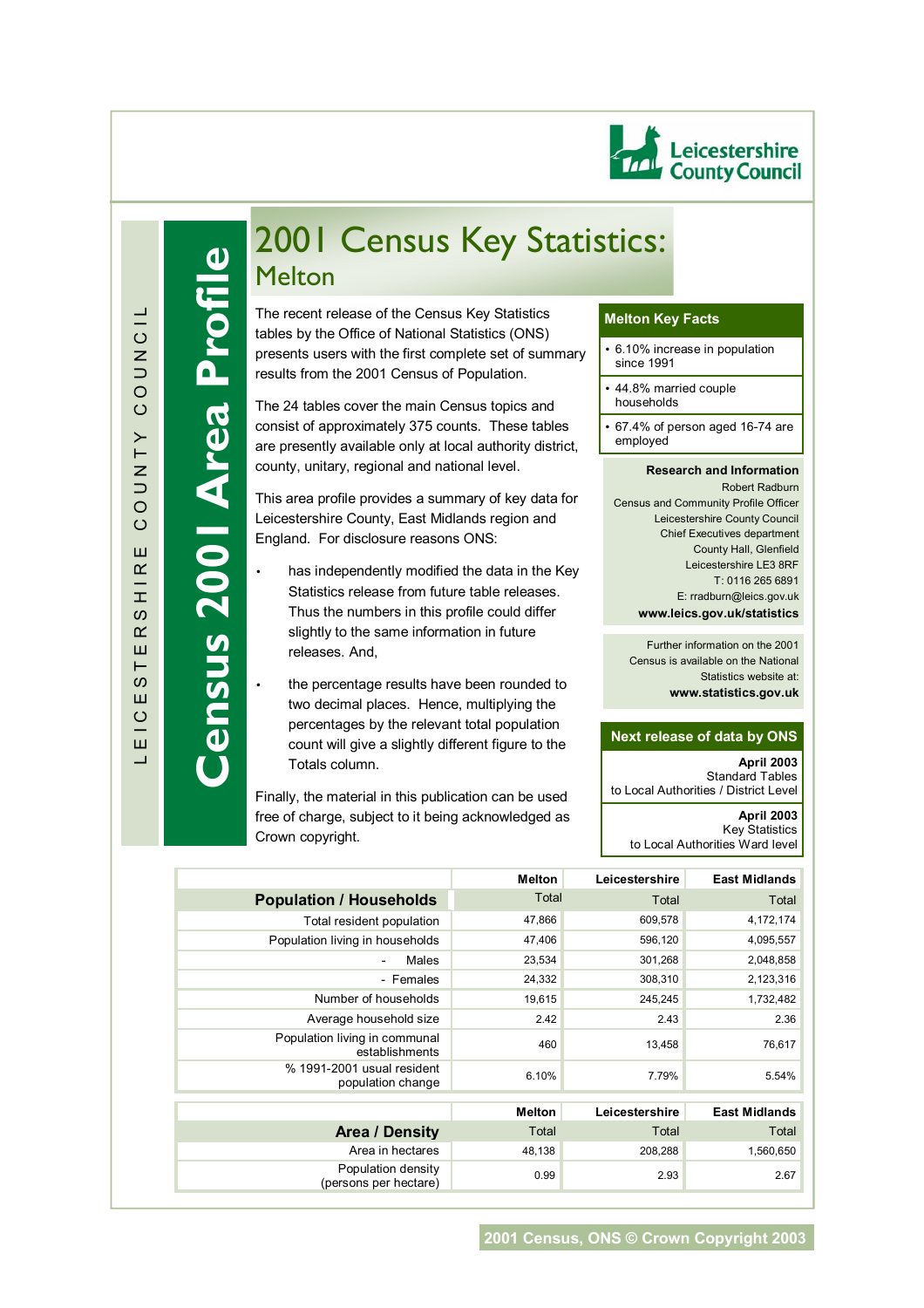## **Keys Statistics Definitions**

#### **1991 Census Comparison**

• Care must be taken when interpreting inter-census population, as there have been changes in definition between 1991-2001. The 2001 counts have also been adjusted to account for under-enumeration.

#### **Amenities (1)**

- Occupancy rating is a census measure developed to calculate household overcrowding. It assumes that every household, including one person households, requires a minimum of two common rooms. E.g. -1 implies that there is one room too few.
- A dependent child is a person in a household aged 0-15 (whether or not in a family) or a person aged 16-18 who is in full-time education in a family living with parents.

#### **Qualifications (2)**

- Level 3 = 2+ 'A' levels, 4+ 'AS' levels, NVQ 3 Advanced GNVQ
- Level 4/5 = First degree, NVQ 4/5, HNC, HND, Qualified Teacher, Doctor, Dentist, Nurse, Midwife and Health Visitor.

#### **Health (3)**

- Limiting long-term illness covers any long-term illness, health problem or disability that limits daily activities or work.
- General Health refers to health over the 12 months prior to Census day. (29 April 2001)
- Provision of unpaid care: persons looking after, giving help or support to family members and/or neighbours because of longterm physical or mental ill-health or disability or problems relating to age.

#### **Car / Van Ownership (4)**

• ëAll cars/vansí may not be exact as households with more than 10 cars are counted as having 10 cars.

#### **Hours worked (5)**

• Hours worked is the average number of hours per week for the last four weeks before the Census day. (29 April 2001)

## **Travel to work (6)**

• Public transport is defined as Underground, metro, light rail or tram; bus, minibus or coach (but excludes car-sharing)

|                               | <b>Melton</b> |            | Leicestershire |            | <b>East Midlands</b> |            |
|-------------------------------|---------------|------------|----------------|------------|----------------------|------------|
| <b>Age Structure</b>          | Total         | Percentage | Total          | Percentage | Total                | Percentage |
| All people:                   | 47,866        |            | 609,578        |            | 4,172,174            |            |
| 0-4 years:                    | 2,785         | 5.82%      | 34,232         | 5.62%      | 239,013              | 5.73%      |
| 5-9 years:                    | 3,051         | 6.37%      | 37,794         | 6.20%      | 265,214              | 6.35%      |
| 10-15 years:                  | 3,661         | 7.65%      | 47,276         | 7.76%      | 332,596              | 7.98%      |
| 16-19 years:                  | 2,112         | 4.41%      | 31,189         | 5.12%      | 206,842              | 4.95%      |
| 20-29 years:                  | 4,633         | 9.68%      | 68,783         | 11.29%     | 499,468              | 11.97%     |
| 30-44 years:                  | 11,148        | 23.29%     | 137,945        | 22.63%     | 932,431              | 22.35%     |
| 45-59 years:                  | 10,300        | 21.52%     | 126,292        | 20.72%     | 818,583              | 19.62%     |
| 60-64 years:                  | 2,470         | 5.16%      | 30,619         | 5.02%      | 207,432              | 4.97%      |
| 65-74 years:                  | 4,015         | 8.39%      | 51,675         | 8.48%      | 355,996              | 8.53%      |
| 75 and over                   | 3,691         | 7.71%      | 43,773         | 7.19%      | 314,599              | 7.54%      |
|                               | Melton        |            | Leicestershire |            | <b>East Midlands</b> |            |
| <b>Ethnic Group</b>           | Total         | Percentage | Total          | Percentage | Total                | Percentage |
|                               |               |            |                |            |                      |            |
| <b>White</b>                  | 47,271        | 98.75%     | 577,360        | 94.71%     | 3,900,380            | 93.48%     |
| <b>British</b>                | 46,344        | 96.82%     | 565,401        | 92.75%     | 3,807,731            | 91.26%     |
| Irish                         | 308           | 0.64%      | 4,097          | 0.67%      | 35,478               | 0.85%      |
| Other White                   | 619           | 1.29%      | 7,862          | 1.29%      | 57,171               | 1.37%      |
|                               |               |            |                |            |                      |            |
| <b>Mixed</b>                  | 226           | 0.47%      | 4,537          | 0.75%      | 43,141               | 1.04%      |
| White & Black Caribbean       | 77            | 0.16%      | 1,573          | 0.26%      | 20,658               | 0.50%      |
| White & Black African         | 16            | 0.03%      | 342            | 0.06%      | 3,426                | 0.08%      |
| White & Asian                 | 85            | 0.18%      | 1,692          | 0.28%      | 11,176               | 0.27%      |
| Other Mixed                   | 48            | 0.10%      | 930            | 0.15%      | 7,881                | 0.19%      |
| <b>Asian or Asian British</b> | 246           | 0.52%      | 22,506         | 3.70%      | 168,913              | 4.05%      |
| Indian                        | 209           | 0.44%      | 18,519         | 3.04%      | 122,346              | 2.93%      |
| Pakistani                     | 4             | 0.01%      | 903            | 0.15%      | 27,829               | 0.67%      |
| Bangladeshi                   | 10            | 0.02%      | 1,385          | 0.23%      | 6,923                | 0.17%      |
| <b>Other Asian</b>            | 23            | 0.05%      | 1,699          | 0.28%      | 11,815               | 0.28%      |
|                               |               |            |                |            |                      |            |
| <b>Black or Black British</b> | 39            | 0.08%      | 1,949          | 0.32%      | 39,477               | 0.95%      |
| Caribbean                     | 28            | 0.06%      | 1,106          | 0.18%      | 26,684               | 0.64%      |
| African                       | 5             | 0.01%      | 676            | 0.11%      | 9,165                | 0.22%      |
| Other Black                   | 6             | 0.01%      | 167            | 0.03%      | 3,628                | 0.09%      |
|                               |               |            |                |            |                      |            |
| <b>Chinese</b>                | 57            | 0.12%      | 2,209          | 0.36%      | 12,910               | 0.31%      |
| <b>Other Ethnic Group</b>     | 27            | 0.06%      | 1,017          | 0.17%      | 7,353                | 0.18%      |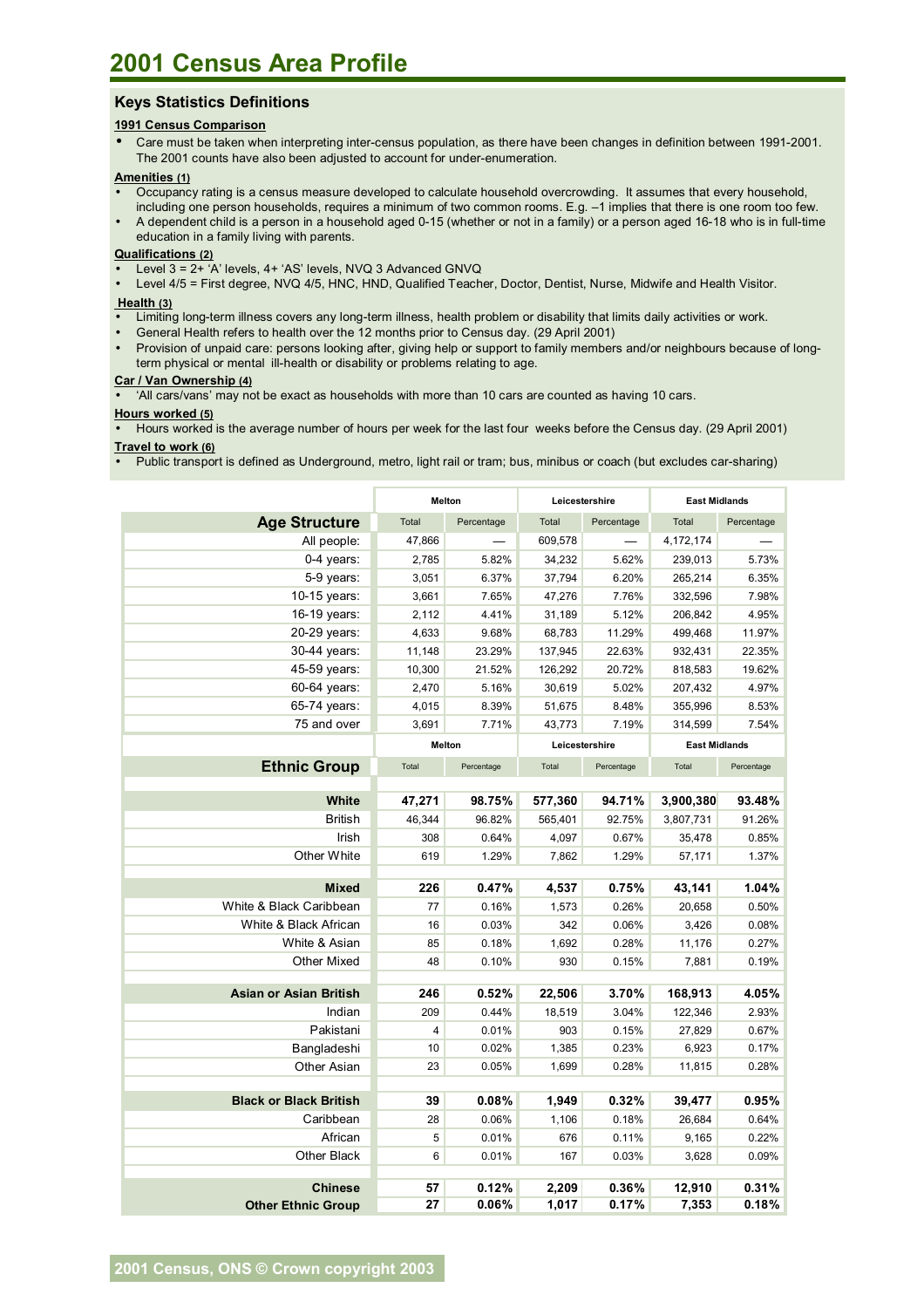|                                                                     | Melton          |                 | Leicestershire                     |                 | <b>East Midlands</b>                      |                      |  |
|---------------------------------------------------------------------|-----------------|-----------------|------------------------------------|-----------------|-------------------------------------------|----------------------|--|
| <b>Religion</b><br>(Voluntary Question)                             | Total           | Percentage      | Total                              | Percentage      | Total                                     | Percentage           |  |
| Christian                                                           | 37,913          | 79.21%          | 452,347                            | 74.21%          | 3,003,475                                 | 71.99%               |  |
| <b>Buddhist</b>                                                     | 42              | 0.09%           | 904                                | 0.15%           | 7,541                                     | 0.18%                |  |
| Hindu                                                               | 162             | 0.34%           | 12,329                             | 2.02%           | 66,710                                    | 1.60%                |  |
| Jewish                                                              | 28              | 0.06%           | 614                                | 0.10%           | 4,075                                     | 0.10%                |  |
| Muslim                                                              | 41              | 0.09%           | 4,937                              | 0.81%           | 70,224                                    | 1.68%                |  |
| Sikh                                                                | 18              | 0.04%           | 4,971                              | 0.82%           | 33,551                                    | 0.80%                |  |
| Other                                                               | 83              | 0.17%           | 1,287                              | 0.21%           | 9,863                                     | 0.24%                |  |
| No religion or not stated                                           | 9.579           | 20.01%          | 132,189                            | 21.69%          | 976,735                                   | 23.42%               |  |
|                                                                     | Melton          |                 | Leicestershire                     |                 | <b>East Midlands</b>                      |                      |  |
| <b>Household Composition</b><br>(One family and no others)          | Total           | Percentage      | Total                              | Percentage      | Total                                     | Percentage           |  |
| Households with dependent children                                  | 5,802           | 29.58%          | 74,236                             | 30.27%          | 513,548                                   | 29.64%               |  |
| Lone parent households                                              | 1,020           | 3.91%           | 11,375                             | 4.64%           | 105,365                                   | 6.08%                |  |
| with dependent children                                             |                 |                 |                                    |                 |                                           |                      |  |
| All pensioner households                                            | 4,594           | 23.42%          | 56,978                             | 23.23%          | 408,649                                   | 23.58%               |  |
|                                                                     | Melton          |                 | Leicestershire                     |                 | <b>East Midlands</b>                      |                      |  |
| <b>Accommodation Type</b>                                           | Total           | Percentage      | Total                              | Percentage      | Total                                     | Percentage           |  |
| All household spaces                                                | 19,615          |                 | 252,661                            |                 | 1,798,879                                 |                      |  |
| Detached                                                            | 8,280           | 40.96%          | 94.129                             | 37.26%          | 579,958                                   | 32.24%               |  |
| Semi-detached                                                       | 7,542           | 37.31%          | 100,478                            | 39.77%          | 652,282                                   | 36.26%               |  |
| Terraced                                                            | 2,966           | 14.67%          | 39,586                             | 15.67%          | 382,696                                   | 21.27%               |  |
| Flat, maisonette or apartment                                       | 1,384           | 6.85%           | 17,462                             | 6.91%           | 176,833                                   | 9.82%                |  |
| Other                                                               | 45              | 0.22%           | 1,006                              | 0.40%           | 7,110                                     | 0.40%                |  |
|                                                                     | <b>Melton</b>   |                 |                                    | Leicestershire  |                                           | <b>East Midlands</b> |  |
| <b>Tenure</b>                                                       | Total           | Percentage      | Total                              | Percentage      | Total                                     | Percentage           |  |
| Owner-occupied                                                      | 15,010          | 76.52%          | 199,020                            | 81.15%          | 1,250,574                                 | 72.00%               |  |
| Rented from council /                                               | 2,344           | 11.95%          | 26,982                             | 11.00%          | 303,381                                   | 17.51%               |  |
| housing association                                                 |                 |                 |                                    |                 |                                           |                      |  |
| Private landlord / letting agency                                   | 1,567           | 7.99%           | 13,463                             | 5.49%           | 126,266                                   | 7.29%                |  |
| Other                                                               | 694             | 3.54%           | 5,780                              | 2.36%           | 52,261                                    | 3.02%                |  |
|                                                                     | Melton          |                 | Leicestershire                     |                 | <b>East Midlands</b>                      |                      |  |
| Amenities (1)                                                       | Total           | Percentage      | Total                              | Percentage      | Total                                     | Percentage           |  |
| Without central heating                                             | 1,569           | 8.00%           | 10,947                             | 4.47%           | 102,243                                   | 5.90%                |  |
| Without sole use of<br>bath / shower and toilet                     | 67              | 0.35%           | 631                                | 0.26%           | 5,054                                     | 0.29%                |  |
| Occupancy rating of -1 or less                                      | 644             | 3.28%           | 8,302                              | 3.39%           | 77,146                                    | 4.45%                |  |
|                                                                     | <b>Melton</b>   |                 | Leicestershire                     |                 | <b>East Midlands</b>                      |                      |  |
| <b>Qualifications (2)</b><br>(People aged 16-74)                    | Total           | Percentage      | Total                              | Percentage      | Total                                     | Percentage           |  |
| Number of people aged 16-74                                         | 34,678          |                 | 446,503                            |                 | 3,020,752                                 |                      |  |
| No qualification<br>Highest qualification attained                  | 9,485<br>2,433  | 27.35%<br>7.02% | 125,964<br>38,401                  | 28.21%<br>8.60% | 955,799<br>235,804                        | 31.64%<br>7.81%      |  |
| level 3<br>Highest qualification attained                           |                 |                 |                                    |                 |                                           | 16.63%               |  |
| level 4/5                                                           | 6,256           | 18.04%          | 81,305                             | 18.21%          | 502,330                                   |                      |  |
|                                                                     | <b>Melton</b>   |                 | Leicestershire                     |                 | <b>East Midlands</b>                      |                      |  |
| <b>Health and</b>                                                   | Total           | Percentage      | Total                              | Percentage      | Total                                     | Percentage           |  |
| <b>Provision of Unpaid Care (3)</b>                                 |                 |                 |                                    |                 |                                           |                      |  |
| People with limiting long-term illness                              | 6,959           | 14.54%          | 94,171                             | 15.45%          | 768,266                                   | 18.41%               |  |
| People of working age population<br>with limiting long-term illness | 2,854           | 9.66%           | 40,241                             | 10.60%          | 351,098                                   | 13.71%               |  |
| People with 'not good' general health                               | 2,999           | 6.27%           | 44,838                             | 7.36%           | 381,465                                   | 9.14%                |  |
| People providing unpaid care                                        | 4,766<br>9.96%  |                 | 63,387<br>10.40%<br>Leicestershire |                 | 435,741<br>10.44%<br><b>East Midlands</b> |                      |  |
|                                                                     |                 | Melton          |                                    |                 |                                           |                      |  |
| Car / Van Ownership (4)                                             | Total           | Percentage      | Total                              | Percentage      | Total                                     | Percentage           |  |
| Number of cars / vans<br>No car or van                              | 26,304<br>3,319 | 16.92%          | 327,036<br>41,235                  | 16.81%          | 1,994,933<br>420,165                      | 24.25%               |  |
| Households with 1 car or van                                        | 8,497           | 43.32%          | 107,027                            | 43.64%          | 770,028                                   | 44.45%               |  |
| Households with 2 cars or vans                                      | 6,187           | 31.54%          | 77,479                             | 31.59%          | 437,345                                   | 25.24%               |  |
|                                                                     |                 | 8.22%           | 19,504                             | 7.95%           | 104,944                                   | 6.06%                |  |